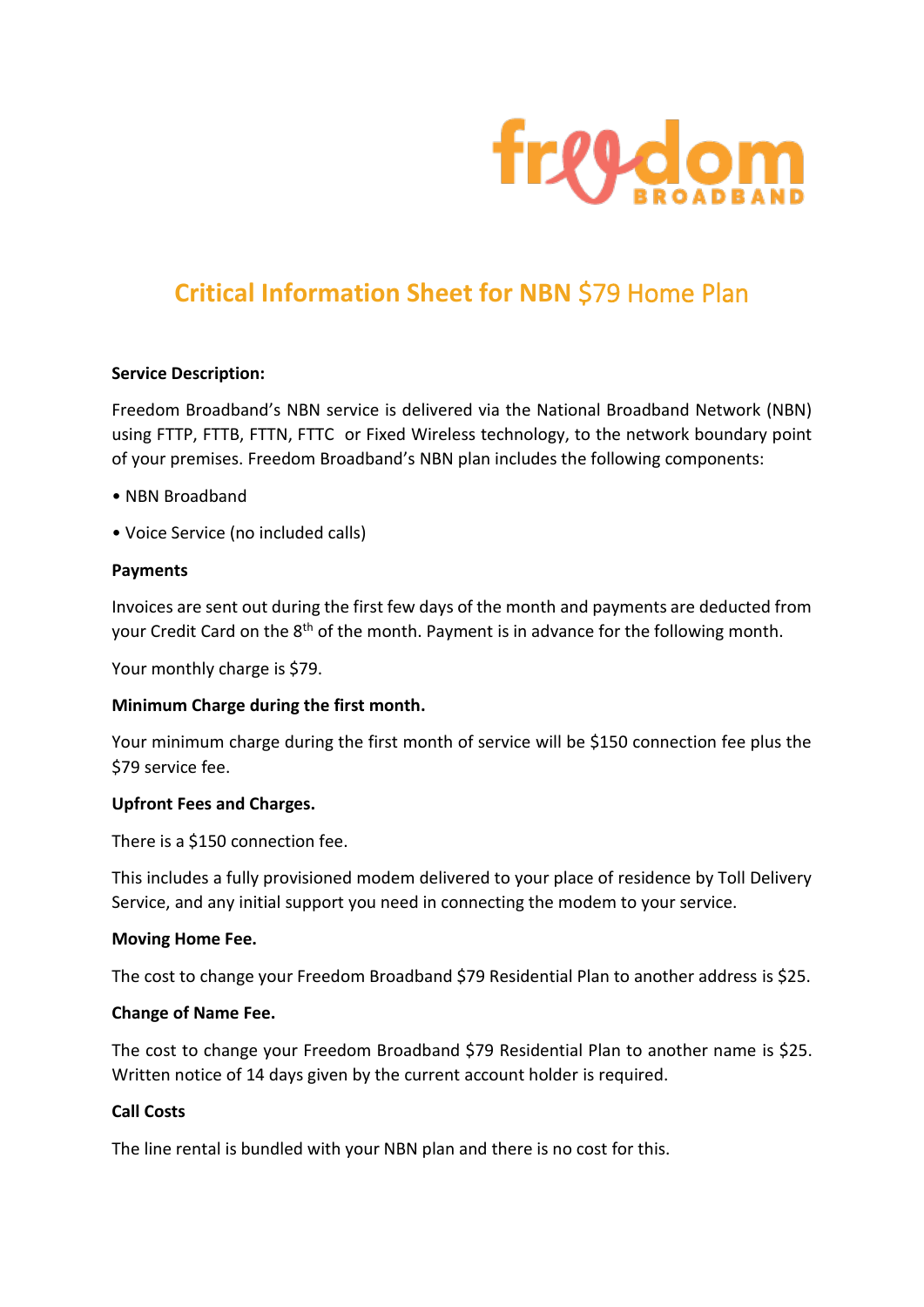Local calls 25c – untimed Mobile calls 34c per minute

13/1300 35c untimed

# **Monthly Data Quota**

There is no monthly data quota. Freedom Broadband's NBN plans have unlimited download and upload data limits.

# **Availability**

The NBN Bundle is available at selected coverage areas and subject to infrastructure availability at customer's premises.

To check for availability, please use the address checker here. (Link to NBNco)

# **Change of Plan**

You can change your plan either up or down with 30 days' notice. There is no cost for this change.

You cannot separately cancel either component (NBN Broadband or Voice Service). Cancellation will cease both services.

# **Typical NBN Speeds**

Typical Evening Download Speed is subject to change and is measured between 7pm and 11pm. Actual throughput speeds may be slower and could vary due to various factors including type/source of content being downloaded, hardware and software configuration, the number of users and performance of interconnecting infrastructure not operated by Freedom Broadband. Devices connected by Wi-Fi may experience slower speeds than those connected by Ethernet cable. For FTTB, FTTN and FTTC customers, we will inform you of your maximum line sync speed once available. If you are on a higher speed NBN plan, you have the option to downgrade to a lower speed plan without any penalties.

The typical evening speed on the \$79 plan is……

# **Equipment Required**

If you do not already have the required NBN infrastructure installed at your premises, you or an authorised person over 18 years of age will be required to be home on the day of installation for a technician visit. If we find that you will require a technician visit to perform the installation, we will advise you of the date and time after registration.

Freedom Broadband will provide you with a provisioned modem as part of the \$150 connection fee. To be provided a working Voice Service, you need a standard phone handset (approved for use in Australia) and you must choose the option with Freedom Broadband.

## **Inclusions and Exclusions**